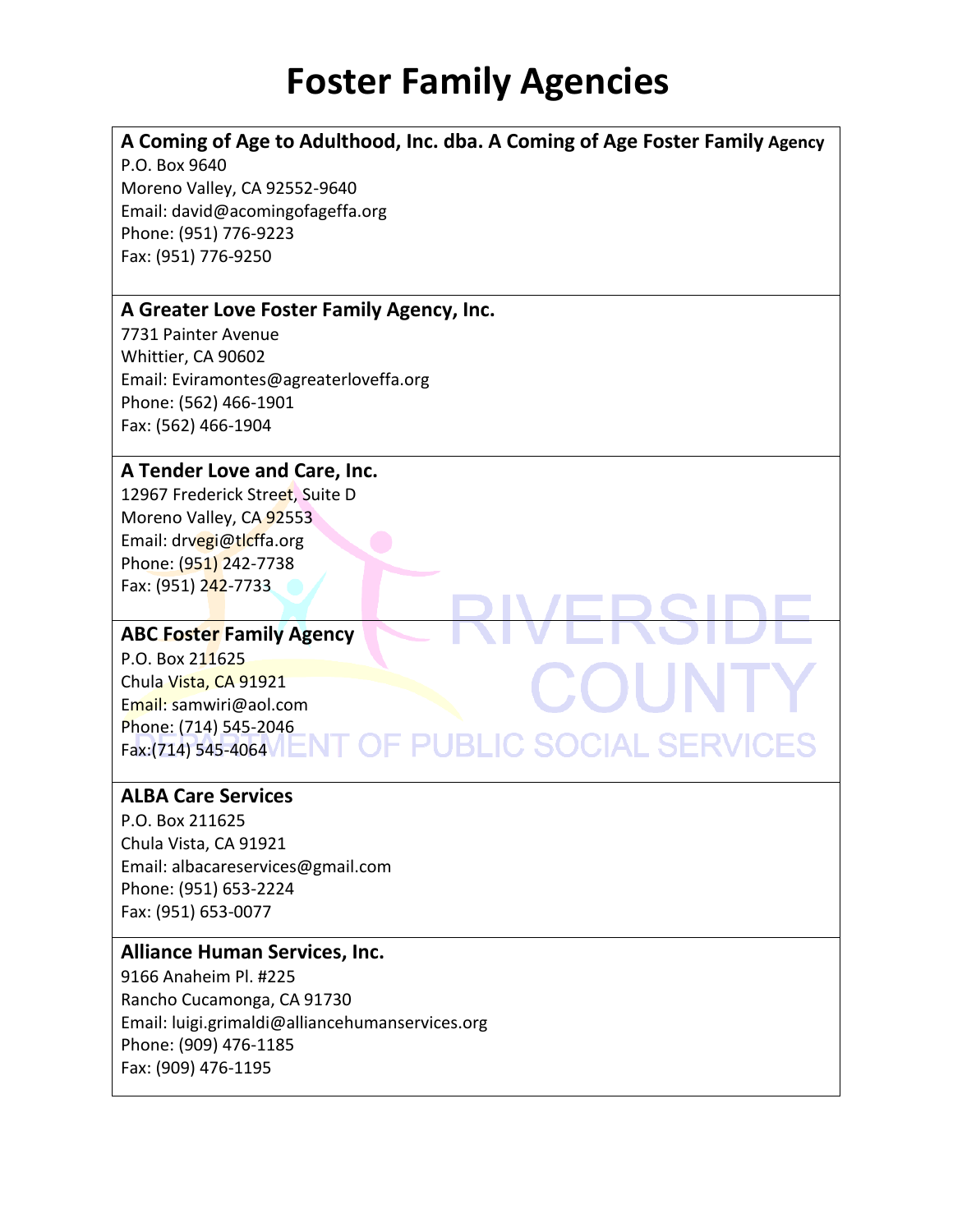#### **Alpha Treatment Centers**

5053 LaMart Drive STE 107 Riverside, CA 92507 Email: jsargent@alphaadopt.com Phone: (951) 369-5282 Fax: (951) 300-1112

#### **Ark Homes Foster Family Agency**

9645 Arrow Route, BLDG. 5, STE A Rancho Cucamonga, CA 91730 Email: Davidmathias@arkffa.com Phone: (909) 948-5747 Fax: (909) 948-5746

#### **Aspiranet**

720 E Carnegie Drive, STE 250 San Bernardino, CA 92408 Email: vbrown@aspiranet.org Phone: (650) 866-4080 Fax: (650) 866-4082

### **Avant-Garde Foster Family Services Agency, Inc.**

1655 East 6th Street, STE A-4C Corona, CA 92879 Email: gregeavgffa.org Phone: (951) 735-5300 Fax: (951) 735-9335

#### **Bethany Christian Services**

16700 Valley View Blvd., #210 La Mirada, CA 90638 Email: jquinn@bethany.org Phone: (714) 994-0500

#### **Bright Horizons Family Foster Agency**

1007 E. Cooley Dr. #120 Colton, CA 92324 Email: Lmg@bhffa.org Phone: (909) 514-0670 Fax: (909) 514-1156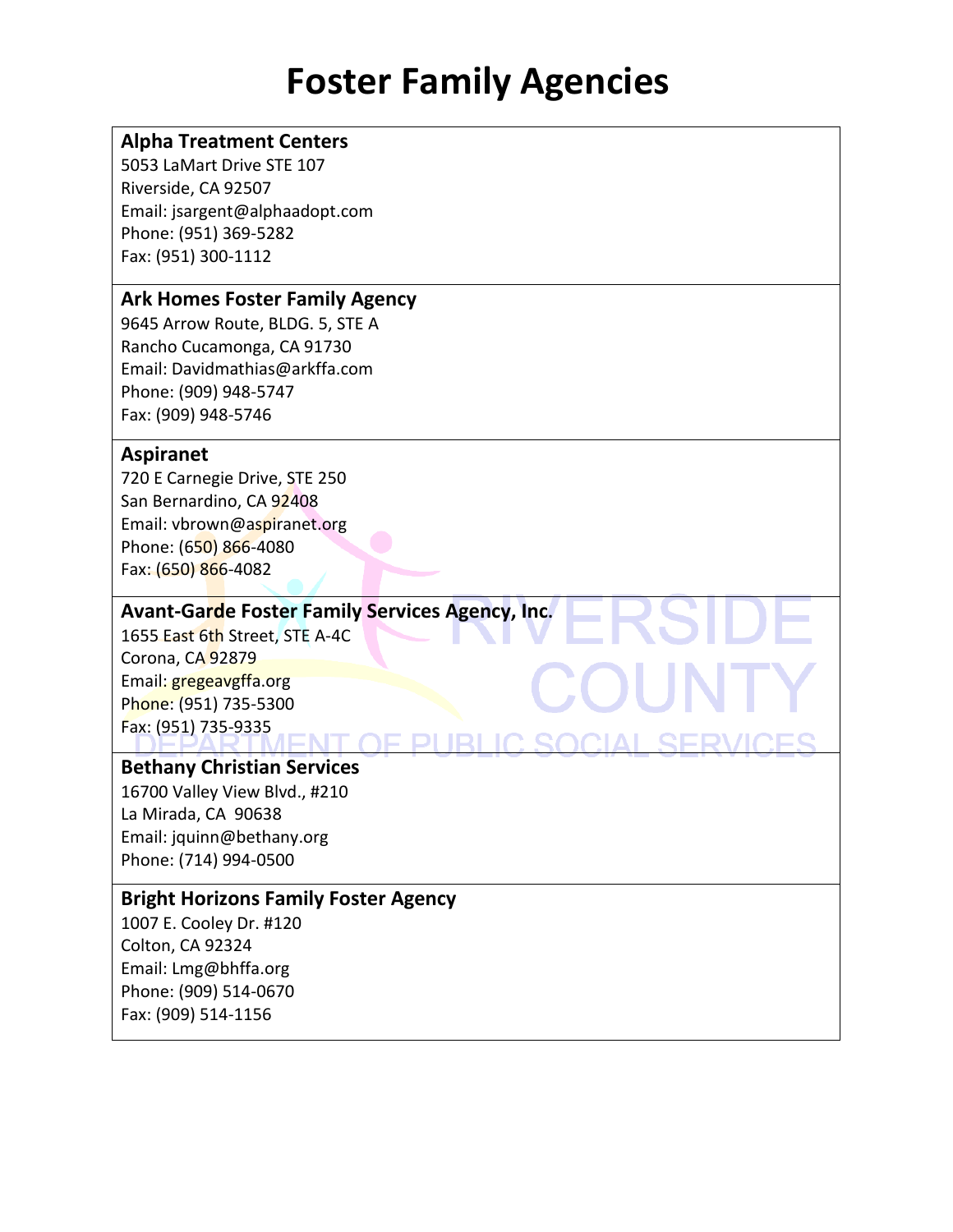### **Building Bridges Foster Family Agency**

9681 Business Center Drive, BLDG 16, STE B Rancho Cucamonga, CA 91730 Email: Robert.mathias@buildingbridgesffa.com Phone: (909) 233-7265 Fax: (626) 200-1875

#### **California Family Life Center**

P.O. Box 727 Hemet, CA 92546 Email: mjramirez@cflckids.org Phone: (951) 654-2352 Fax: (951) 654-8586

### **California Institute of Health & Social Services dba. Children's Way Resource**

#### **Foster Family Agency**

1814 Commercenter West, Suite A San Bernardino, CA 92408 Email:info@cihssinc.org Phone: (909) 890-4008 Fax: (909) 890-4018

### **Childhelp, Inc., dba. Childhelp USA Foster Family Agency**

6730 N. Scottsdale Rd, STE 150 Scottsdale, CA 85253 Email: pold@childhelp.org Phone: (909) 335-1164 Fax: (909) 793-7466

### **Childnet Youth and Family Services, Inc. dba. Foster Family Network**

**DF PUBLIC SOCIAL SERV** 

4155 Outer Traffic Circle Long Beach, Ca 90804 Email: agreenberg@childnet.net Phone: (562) 498-5500 Fax: (562) 498-5501

#### **Community Access Network Non Profit Corporation**

2275 S. Main St. STE 201 Corona, CA 92882 Email: PhilobosR@canffa.org Phone: (951) 279-3222 Fax: (951) 479-4393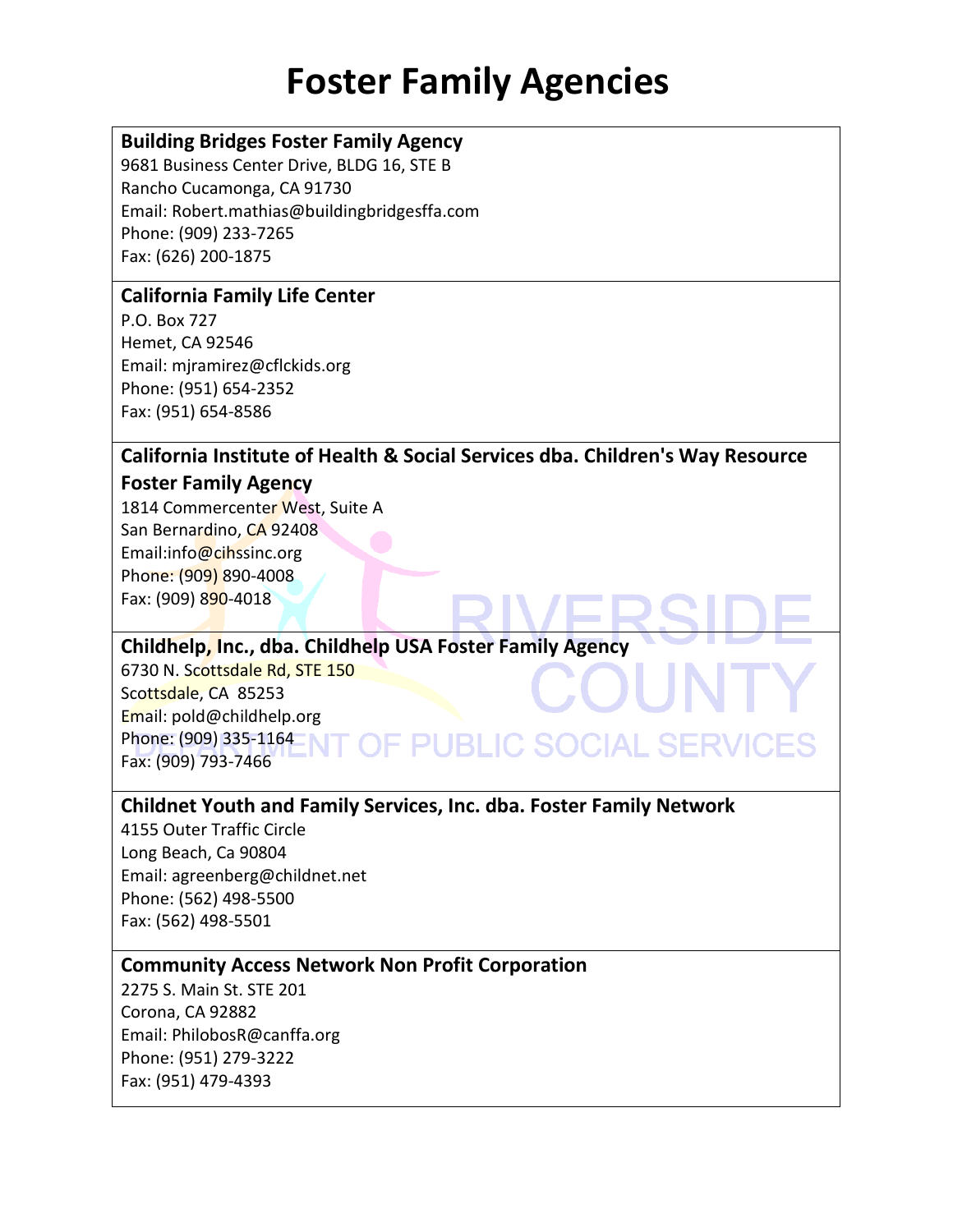VERSIDE

COUI

#### **Creative Solutions for Kids & Families, Inc.**

P.O. Box 7090 Moreno Valley, CA 92552 Email: info@csforkids.org Phone: (951) 788-8812 Fax: (951) 924-9754

#### **David & Margaret Home, Inc.**

1350 Third Street La Verne, CA 91750 Email: RichC@DavidandMargaret.org Phone: (909) 596-5921 Fax: (909) 596-7583

#### **Ettie Lee Homes, Inc., dba Ettie Lee Youth and Family Services**

5146 N. Main Baldwin Park, CA 91706 Email: terri\_v@ettielee.org Phone: (626) 967-5082

#### **Family Connections Christian Adoptions**

1120 Tully Road Modesto, CA 95350 Email: waynemott@fcadoptions.org Phone: (209) 524-8844 Fax: (209) 578-9823

#### **Family Health & Support Network, Inc.**

74-410 US Hwy 111 #D Palm Desert, CA 92260 Email: saustin@fhsnet.org Phone: (760) 340-2442 Fax: (760) 773-6475

#### **Five Acres-Boys and Girls Aids Society of LA**

2934 East Garvey Avenue, South suite 100A/102 West Covina, CA 91791 Email: cgomez@5acres.org Phone: (626) 993-3127 Fax: (626) 214-0303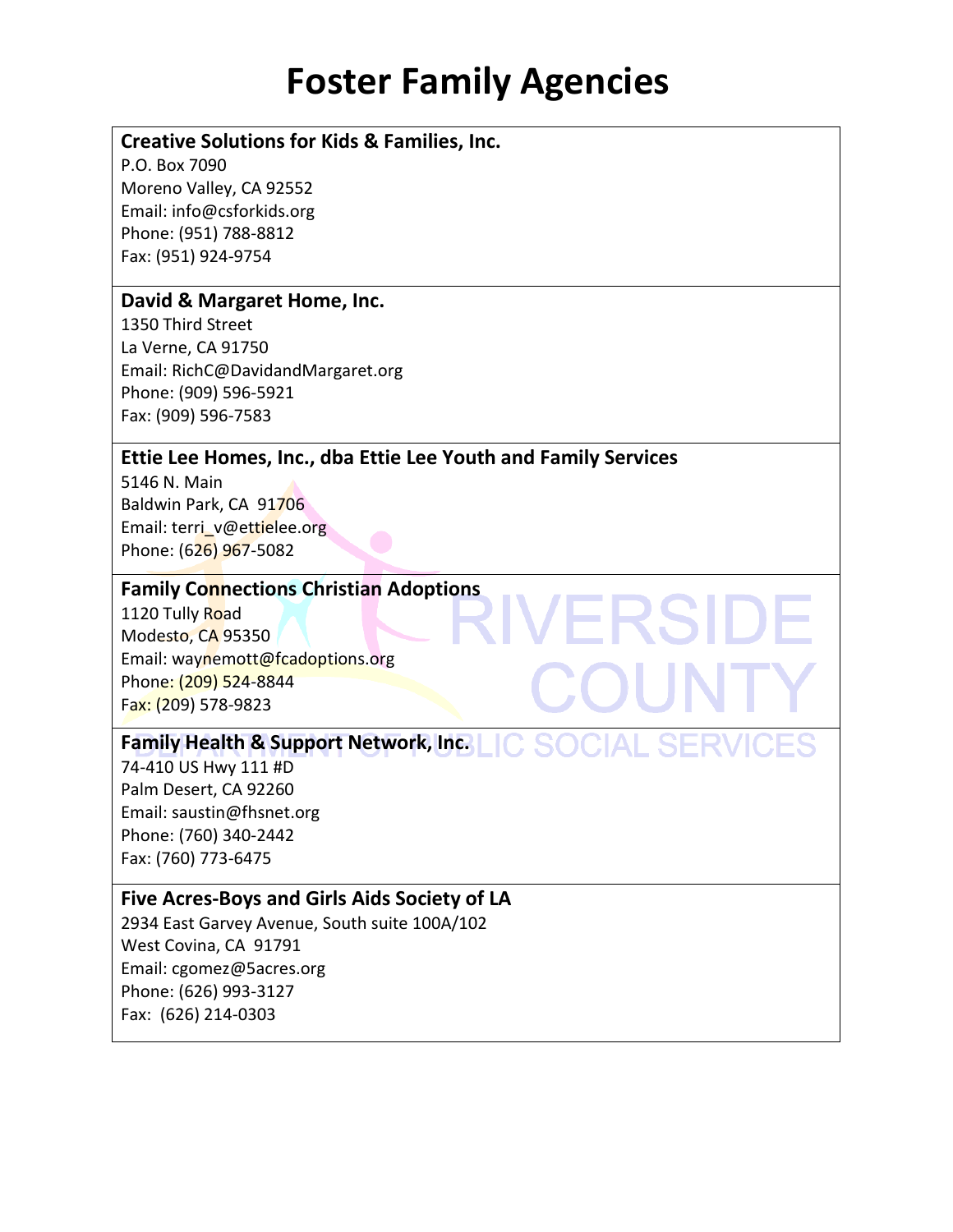VERSIDE

COUI

**PUBLIC SOCIAL SERVICES** 

#### **Florence Crittenton Services of Orange County, Inc.**

801 E. Chapman Avenue STE 203 Fullerton, CA 92831 Email: Fcypull@crittentonSOCal.org Phone: (714) 680-8207

#### **Fred Jefferson Memorial Home for Boys**

P.O. Box 11146 Carson, CA 90749 Email: cjefferson@fredjefferson.org Phone: (951) 247-0016 Fax: (951) 247-0074

### **Futuro Infantil Hispano, F.F.A.**

P.O. Box 4724 West Covina, CA 91791 Email: ovelasco@futuroinfantil.org Phone: (626) 339-1824 Fax: (626) 339-3404

#### **Greater Hope Foundation For Children, Inc.**

P.O. Box 1477 Victorville, CA 92393 Email: hlopez@ghffc.org Phone: (760) 256-0432 Fax: (760) 256-0537

#### **Greenhouse Family Services**

2038 Iowa Avenue STE 160 Riverside, CA 92507 Email: Lmg@greenhousefs.net Phone: (951) 788-0322 Fax: (951) 369-9378

### **Guardians of Love**

8300 Utica Ave. STE 247 Rancho Cucamonga, CA 91730 Email: rbutler@guardiansoflove.org Phone: (909) 383-5088 Fax: (909) 383-5090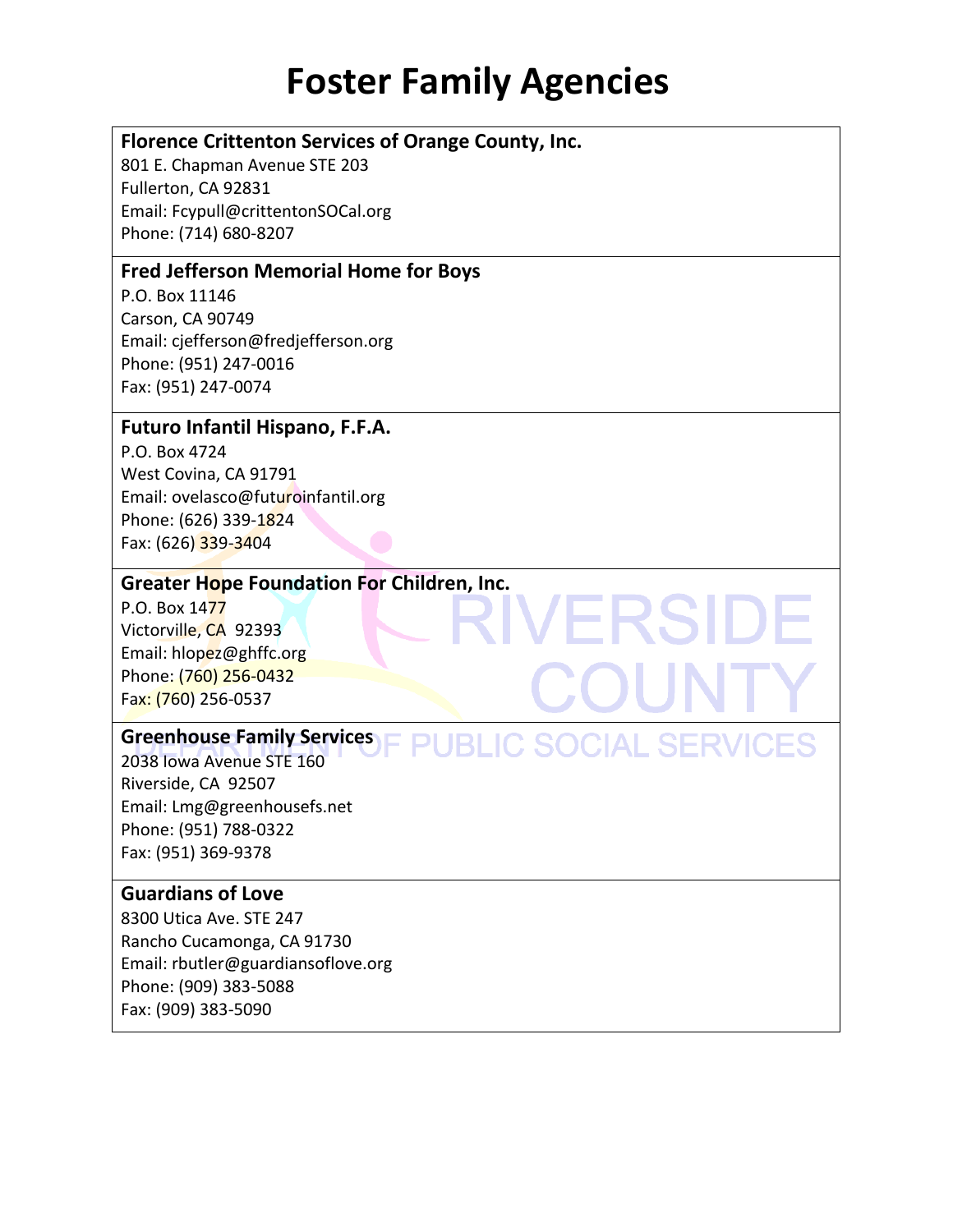### **Hanna's House dba. Hannah's Children's Homes**

9229 Utica Avenue STE 140 Rancho Cucamonga, CA 91730 Email: kim@hannahschildrenshomes.org Phone: (909) 483-2552 Fax: (909) 291-8424

#### **Haven Family Services**

P.O. Box 188 Rancho Cucamonga, CA 91730 Email: liz@havenfamilyservices.org Phone: (909) 640-2001 Fax: (909) 640-2002

#### **Heart Matters Foster Family Agency**

21935 Van Buren Street STE A Grand Terrace, CA 92313 Email: heartmattersffa@gmail.com Phone: (909) 906-1023 Fax: (909) 906-1032

#### **Hermanitos Unidos - Siblings United Foster Family Agency**

158 N. Glendora Avenue STE G Glendora, CA 91741 Email: hermanitosunidosffa@gmail.com Phone: (626) 335-2272 Fax: (626) 335-2273

#### **Hillsides**

9828 Central Avenue Montclair, CA 91763 Email: sroth@hillsides.org Phone: (909) 447-7520 Fax: (909) 267-1047

#### **Holy Family Services Adoption and Foster Care**

840 Echo Park Avenue Los Angeles, CA 90026 Email: julie.brown@hfs.org Phone: (213) 202-3900 Fax: (213) 202-3943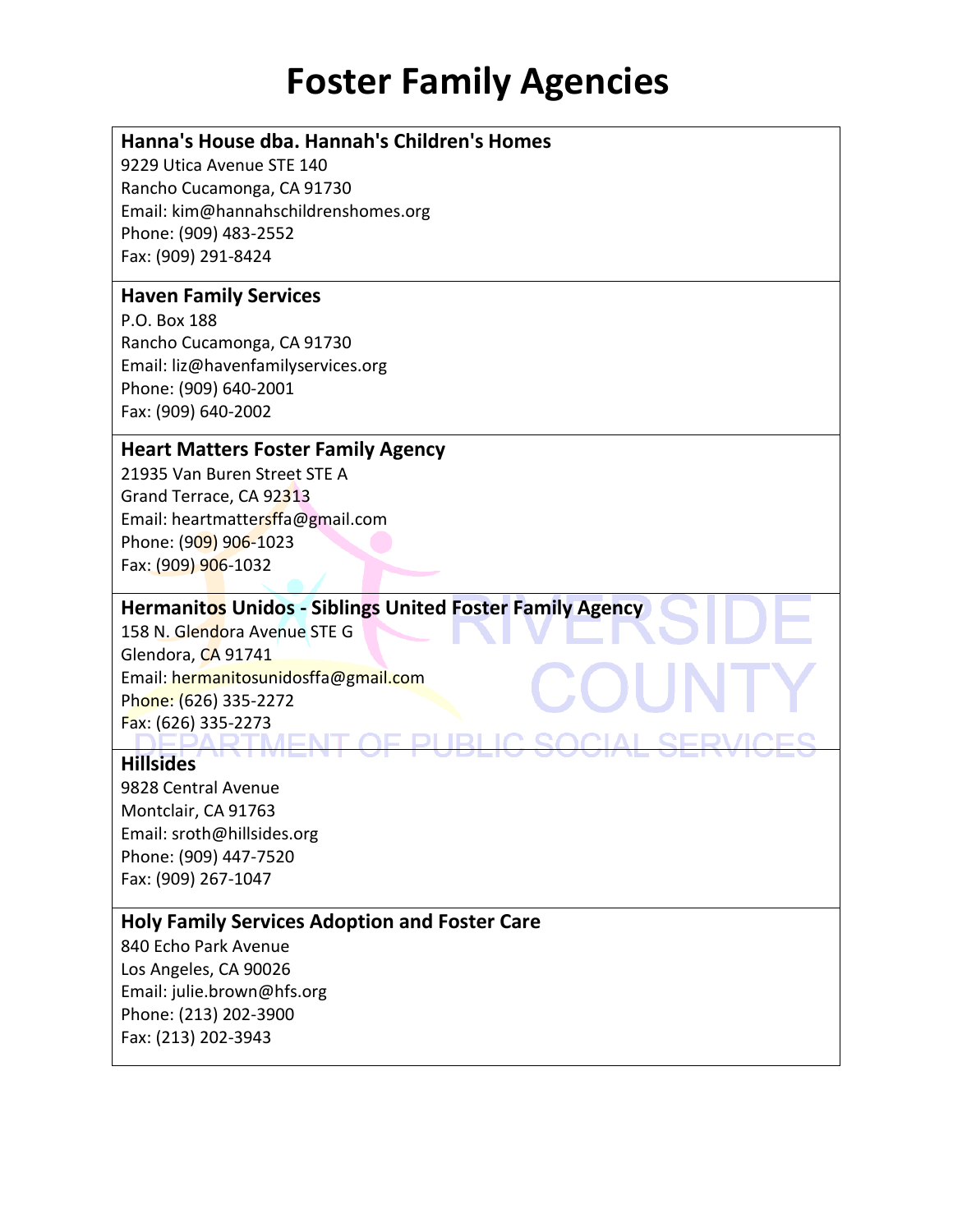OU

#### **Interim Care Foster Family Agency**

10700 Jersey Blvd, STE 420 Rancho Cucamonga, CA 91730 Email: admin@icffa.com Phone: (909) 477-2140 Fax: (909) 477-4361

### **International Christian Adoptions**

41745 Rider Way #2 Temecula, CA 92590 Email: info@4achild.org Phone: (951) 695-3336 Fax: (951) 308-1753

#### **Kamali'I Foster Family Agency, Inc.**

31772 Casino Drive STE B Lake Elsinore, CA 92530 Email: lburton@kamalii.org Phone: (951) 674-9400 Fax: (951) 674-9486

#### **Knotts Family Agency, Inc.**

1505 West Highland Avenue STE 17 San Bernardino, CA 92411 Email: gknotts.KFA@gmail.com Phone: (909) 880-0600 x7558 Fax: (909) 473-1918 **OF PUBLIC SOCIAL SERVICES** 

#### **Koinonia Foster Homes, Inc.**

P.O. Box 1403 Loomis, CA 95650 Email: smontoya@kfh.org Phone: (916) 658-5802 Fax: (916) 415-5434

#### **Litehouse Children & Family Services**

P.O. Box 217 Rancho Cucamonga, CA 91729 Email: Litehouse\_cfs@yahoo.com Phone: (909) 890-9837 Fax: (909) 890-9847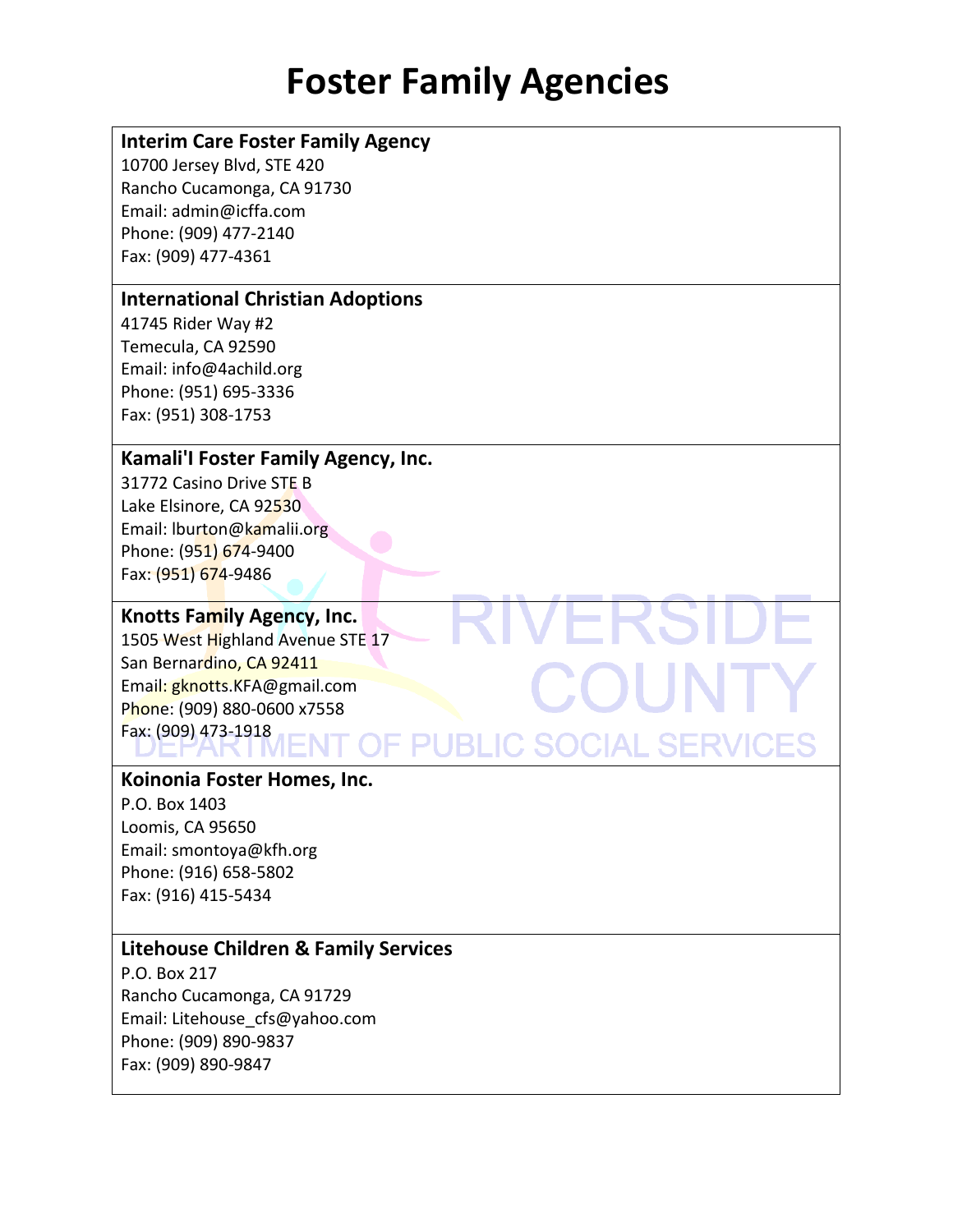**RIVERSIDE** 

COUNT

#### **McKinley Children's Center, Inc.**

180 Via Verde, Suite 200 San Dimas, CA 91773 Email: vadapartya@mckinleycc.org Phone: (909) 599-1227 Fax: (909) 592-3841

#### **New Life Foster Family Agency**

2028 E. Route 66, STE 101 Glendora, CA 91740 Email: nauman@newlifeffa.com Phone: (626) 594-0856

#### **Nightlight Christian Adoptions**

1528 Brookhollow Drive Santa Ana, CA 92705 Email: Daniel@nightlight.org Phone: (714) 693-5437 Fax: (714) 693-5438

#### **Niños Latinos Unidos, Inc.**

1461 E. Cooley Drive STE 205 & 210 Colton, CA 92324 Email: lmendez@nlu.org Phone: (951) 370-3010 Fax: (909) 370-3018

### **Nuevo Amanecer Latino Children's Services**

2025 N. D Street San Bernardino, CA 92405 Email: norma@nalffa.org Phone: (909) 475-8793 Fax: (909) 886-4958

#### **Olive Crest**

2130 E. 4th Street, Suite 200 Santa Ana, CA 92705 Email: donald-verleur@olivecrest.org Phone: (714) 543-5437 Fax: (714) 543-5463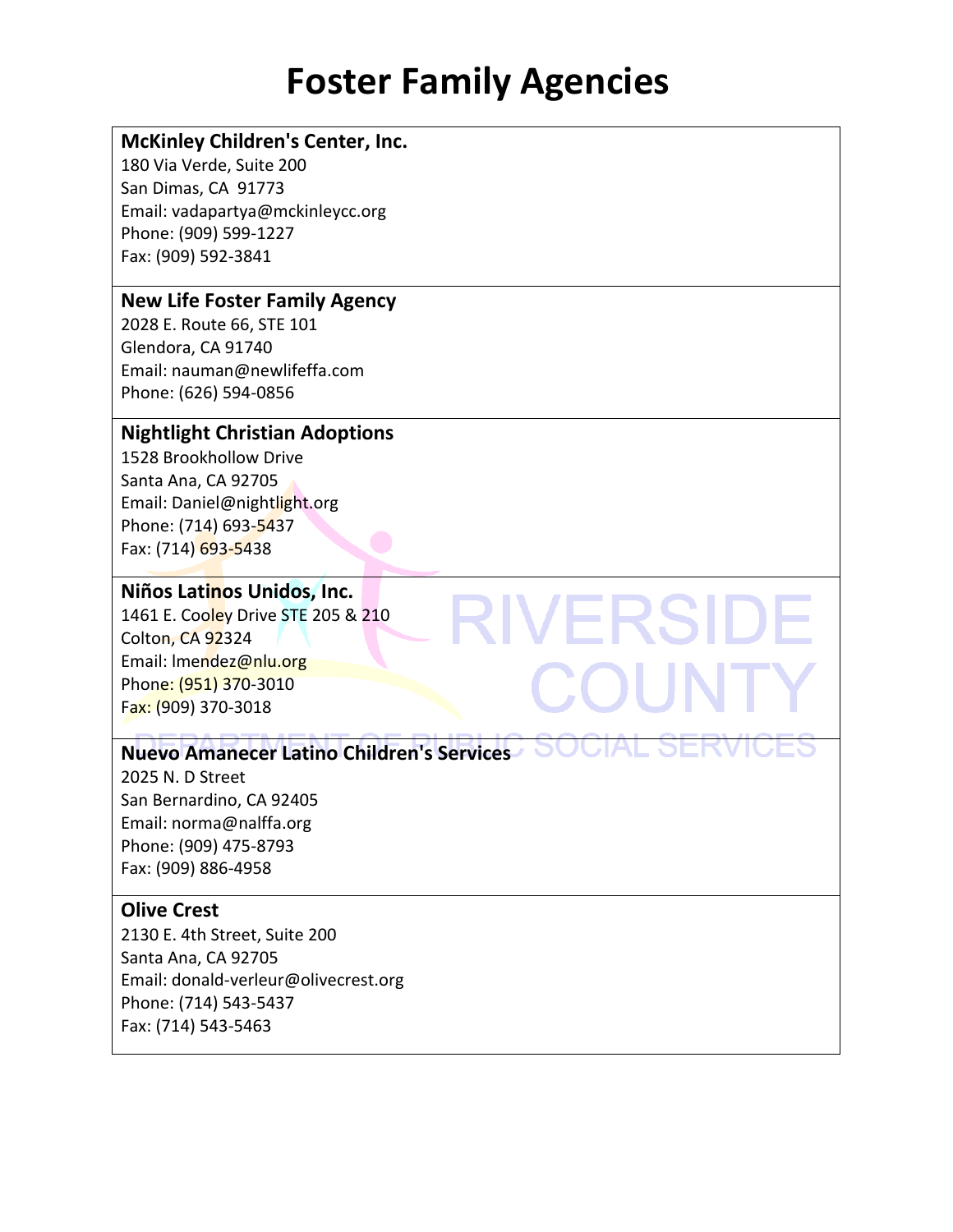#### **On the Rise, Inc.**

P.O. Box 1169 Barstow, CA 92312 Email: info@ontheriseinc.com Phone: (760) 818-4522 Fax: (760) 957-7660

#### **Pathway Family Services, Inc.**

P.O. Box 888 Bakersfield, CA 93302 Email: rick@pfsffa.org Phone: (661) 325-2570 Fax: (661) 325-5135

#### **Seneca Family of Agencies dba. Kinship Center**

2275 Arlington Drive San Leandro, CA 94578 Email: ken\_berrick@senecacenter.org Phone: (510) 300-6325 Fax: (510) 830-3590

#### **Serenity, Inc. Foster Care and Adoption**

600 South Grand Ave. Covina, CA 91724 Email: i.kerhulas@serenitykids.com Phone: (626) 859-6200 Fax: (626) 859-6206 NT AE DHRH

### **Sibling Care Foster Family Agency**

2741 Hamner Avenue Suite 212 Norco, CA 92860 Email: siblingcareffa@gmail.com Phone: (951) 475-1077 Fax: (951) 475-1276

### **Smiles and Tears Children and Family Services**

P.O. Box 2741 Pomona, CA 91769 Email: smilesandtears12@verizon.net Phone: (909) 469-9580 Fax: (909) 465-9520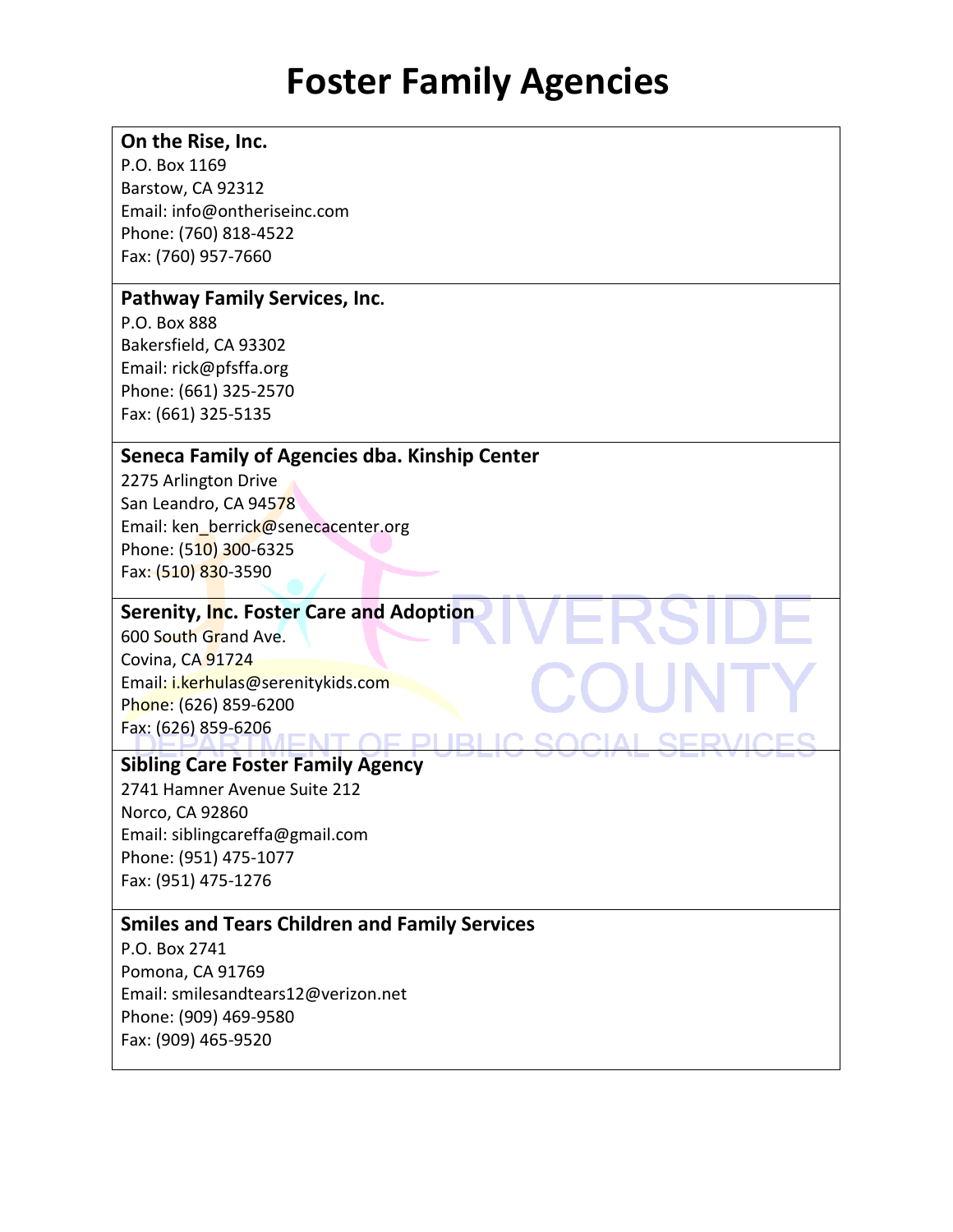#### **Specialized Care Foster Family Agency, Inc.**

7365 Carnelian Street STE 127 Rancho Cucamonga, CA 91730 Email: earl@specializedcareffa.com Phone: (909) 581-0880 Fax: (909) 581-0901

#### **Terra Manor dba Hugs Foster Family Agency**

29970 Technology Dr. STE 222 Murrieta, CA 92563 Phone: ibrumnd@hugsffa.org Phone: (909) 695-0888 Fax: (951) 200-8309

#### **The Village Family Services, Inc.**

6736 Laurel Canyon Blvd. STE 200 North Hollywood, CA 91606 Email: hvilla@thevillagefs.org Phone: (818) 755-8786 Fax: (818) 755-8789

#### **There is Hope Foster Family Agency, Inc.**

299 W. Foothill Blvd. STE 111 Upland, CA 91784 Email: thereishopeadm@yahoo.com Phone: (909) 982-5050 Fax: (909) 982-5252

#### **TJO Fowroe Haven Homes, Inc.**

12321 Magnolia Ave. STE B Riverside, CA 92503 Email: tjofowroe@hotmail.com Phone: (951) 737-7577 Fax: (951) 737-7797

### **Trinity Youth Services dba. Trinity Foster Care**

P.O. Box 1210 Claremont, CA 91711-1210 Email: Cher@TrinityYS.org Phone: (909) 825-5588 Fax: (909) 825-5340